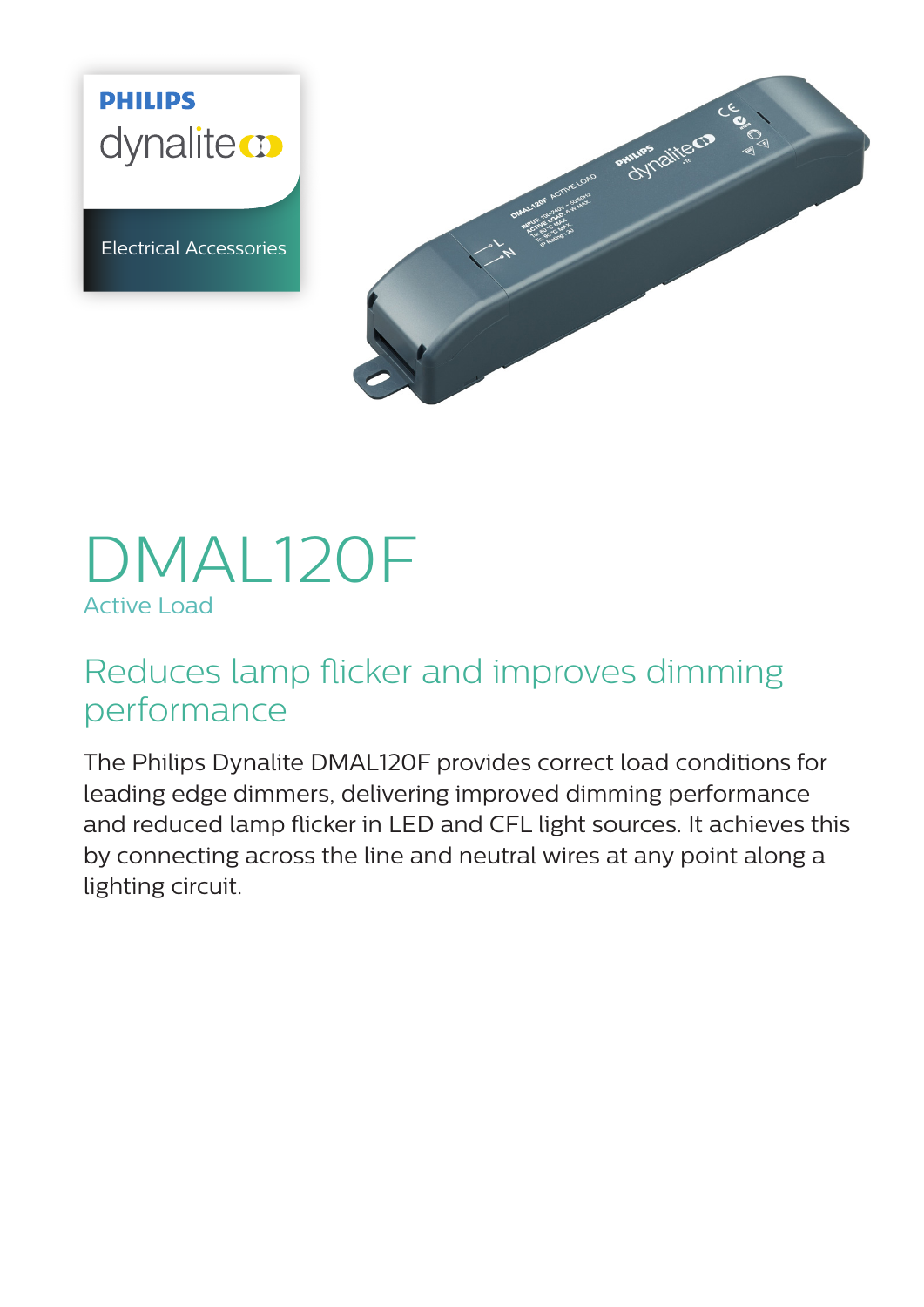# DMAL120F

### Reduces lamp flicker and improves dimming performance

- **• Reduces capital outlay** Allows continued use of leading edge dimming methodology when lamps have been updated to more efficient LED and CFL technologies.
- **• Equally suitable for trailing edge dimming** Delivers a better dimming range on LED and CFL lightsources.
- **• Compact design** Enables the unit to be mounted directly within the same enclosure as the load controller, or in the field with LED & CFL lamps.
- **• Note** This device is not suitable for elimination of LED flicker resulting from mains supply instability.

## Dimensions

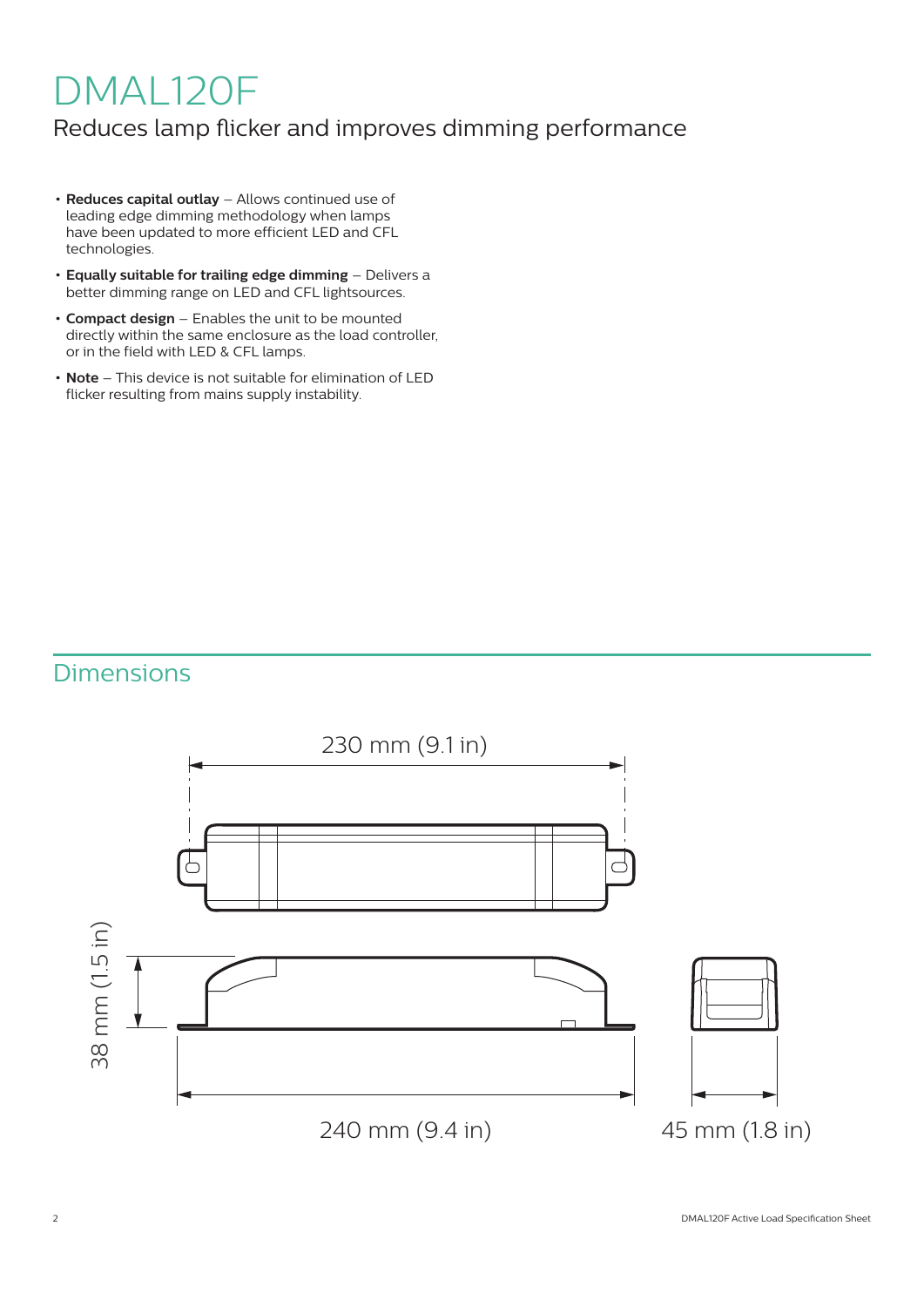Specifications<br>Due to continuous improvements and innovations, specifications may change without notice.



### **Electrical**

| Supply Type                     | Dimmer Channel (Leading or Trailing Edge) |
|---------------------------------|-------------------------------------------|
| Supply Voltage                  | 110-240 VAC                               |
| Supply Frequency                | 50/60 Hz                                  |
| Supply Power                    | $< 6$ W                                   |
| <b>IEC Overvoltage Category</b> | Ш                                         |
|                                 |                                           |
| <b>Physical</b>                 |                                           |

| Dimensions (H x W x D)   | 45 x 240 x 38 mm (1.8 x 9.4 x 1.5 in)      |
|--------------------------|--------------------------------------------|
| Packed Weight            | $0.16$ kg $(0.35$ lb)                      |
| Construction             | ABS plastic                                |
| <b>Supply Connection</b> | $2 \times 45$ cm fly lead<br>Line, Neutral |
| Fly Lead Conductor Size  | $1.5$ mm <sup>2</sup>                      |
| Fly Lead Insulation      | Double insulated, mains rated              |
|                          |                                            |

#### **Environment\***

| <b>Operating Temperature</b>  | 0 $\degree$ to 60 $\degree$ C ambient (32 $\degree$ to 140 $\degree$ F) |
|-------------------------------|-------------------------------------------------------------------------|
| Storage/Transport Temperature | 0 $\degree$ to 70 $\degree$ C ambient (32 $\degree$ to 158 $\degree$ F) |
| Humidity                      | 0 to 90% non-condensing                                                 |
| <b>IEC Pollution Degree</b>   |                                                                         |
|                               |                                                                         |

#### **Compliance**

Certification CE, RCM, UKCA, RoHS

\* For indoor installation only